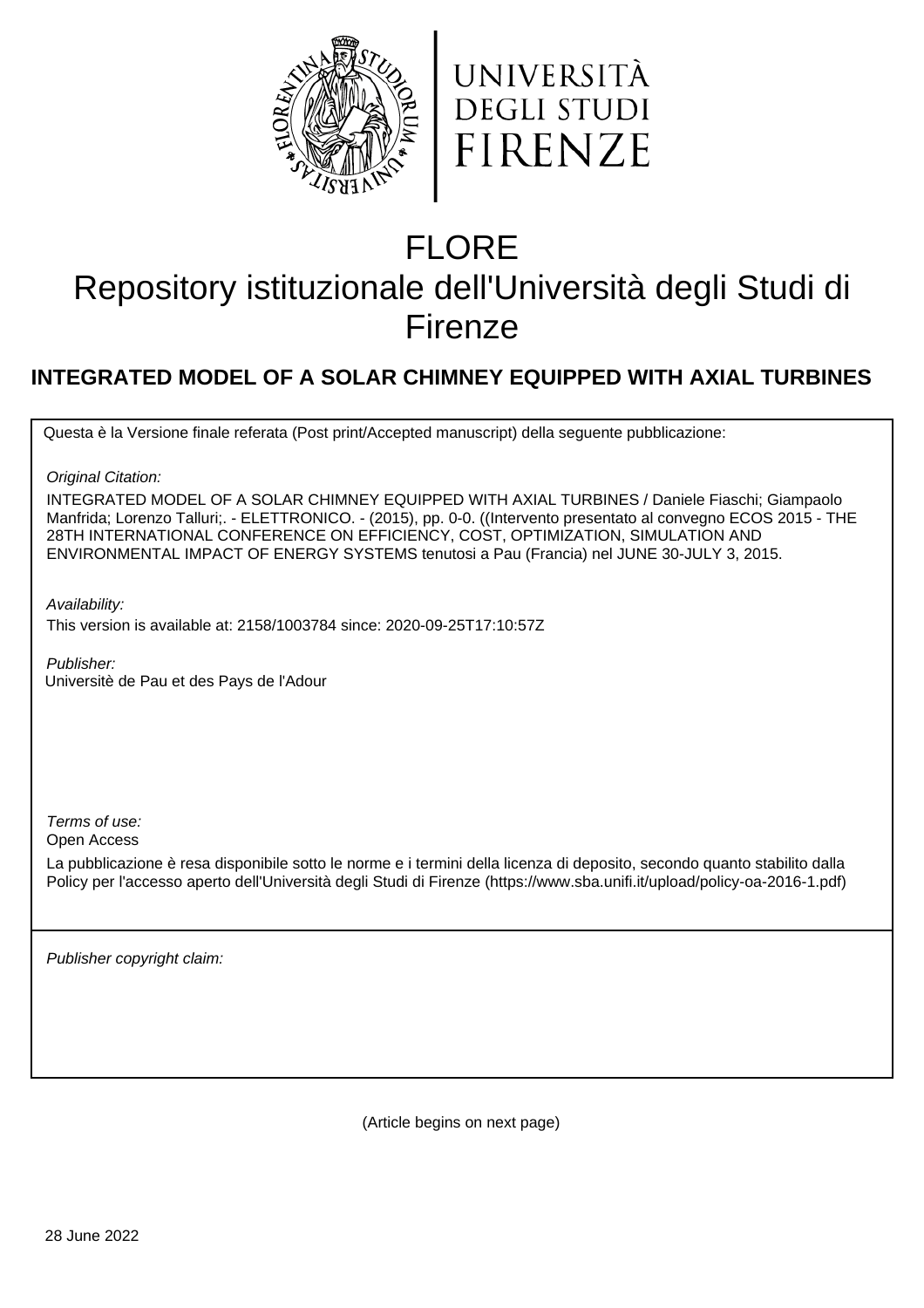# **Integrated model of a solar chimney Equipped with axial turbines**

*Daniele Fiaschi<sup>a</sup> , Giampaolo Manfrida<sup>b</sup> , Lorenzo Talluri<sup>c</sup>*

*<sup>a</sup> Dipartimento di Ingegneria Industriale, Università di Firenze, Firenze, Italy, Daniele.Fiaschi@unifi.it <sup>b</sup> Dipartimento di Ingegneria Industriale, Università di Firenze, Firenze, Italy, Giampaolo.Manfrida@unifi.it <sup>c</sup> Dipartimento di Ingegneria Industriale, Università di Firenze, Firenze, Italy, Lorenzo.Talluri@unifi.it*

#### **Abstract:**

Solar chimneys are large devices which are becoming frequently proposed in new energy systems. The early prototypes (Manzanares) have demonstrated a potential for improvements with increasing size and height. The new trends in tall buildings technology allow to reach tower heights exceeding 1000m, so that the idea of integrating a solar chimney in a tall building is attracting the attention of architects, building designers and real estate investment companies. Model of solar chimneys can be found in the literature; also, the fundamentals of the design of turbines to handle the large volumetric flows have been investigated by some researchers. In practice, however, the system composed of tower and turbine should be investigated together, because the turbine design determines its characteristic curve, and the solar chimney/turbine system is operated in variable conditions over the year, thereby changing both the buoyancy effects in the tower, and the operating conditions of the turbine. The model applied is a simple buoyancy-driven flow model for the tower; for the turbine, once the sizing has been performed considering the design operating conditions, a simplified off-design model is applied to predict the turbine losses and efficiency, considering the full characteristic curve in terms of resistance versus flow rate. The overall model allows to investigate parametrically the relevance of the fundamental design variables (such as degree of reaction, flow and work coefficient for the turbine; tower height and diameter) and the sensitivity to variable daily meteorological conditions.

#### **Keywords:**

Solar Chimney. Axial Turbine.

## **1. The attractiveness of Solar Chimneys**

Solar Chimneys (SC) are relatively simple devices, working on the basic principle of inducing a draft by means of naturally buoyant flows. After the original ideas by Cabanyes (1903) and Günther (1931) [1], the idea has become feasible because of advances in structural engineering, and this lead to the design and construction in 1980 of the first significant-scale (50 kW nominal) prototype in Manzanares [2, 3]. The development of large Solar Chimneys requires tower heights as large as 1000- 1500 m; although this may seem a very hard challenge, these heights have been nearly reached for most recent skyscrapers, and should be possible in the near future for a dedicated (power conversion) design. The growth in size allows a considerable decrease in the production cost of electricity, with an expected value of about 0,1  $\epsilon/kWh$  and a capital cost of 10000  $\epsilon/kWp$  (this figure is based on a 100 MWe unit, with a tower about 1000m high having a diameter of about 110 m [4]); moreover, SCs have low maintenance costs and a very long lifespan is projected. The environmental performance of solar chimneys is potentially superior to that of most other renewable energy conversion systems (a value of 10 g of CO2 per kWh is reported in [1]). This makes them attractive for the future development of renewable energy. The main challenge is still the structural design of the tower, with large safety margins imposed by the lack of knowledge on the full-scale dynamic effects of wind action at heights exceeding 1000 m.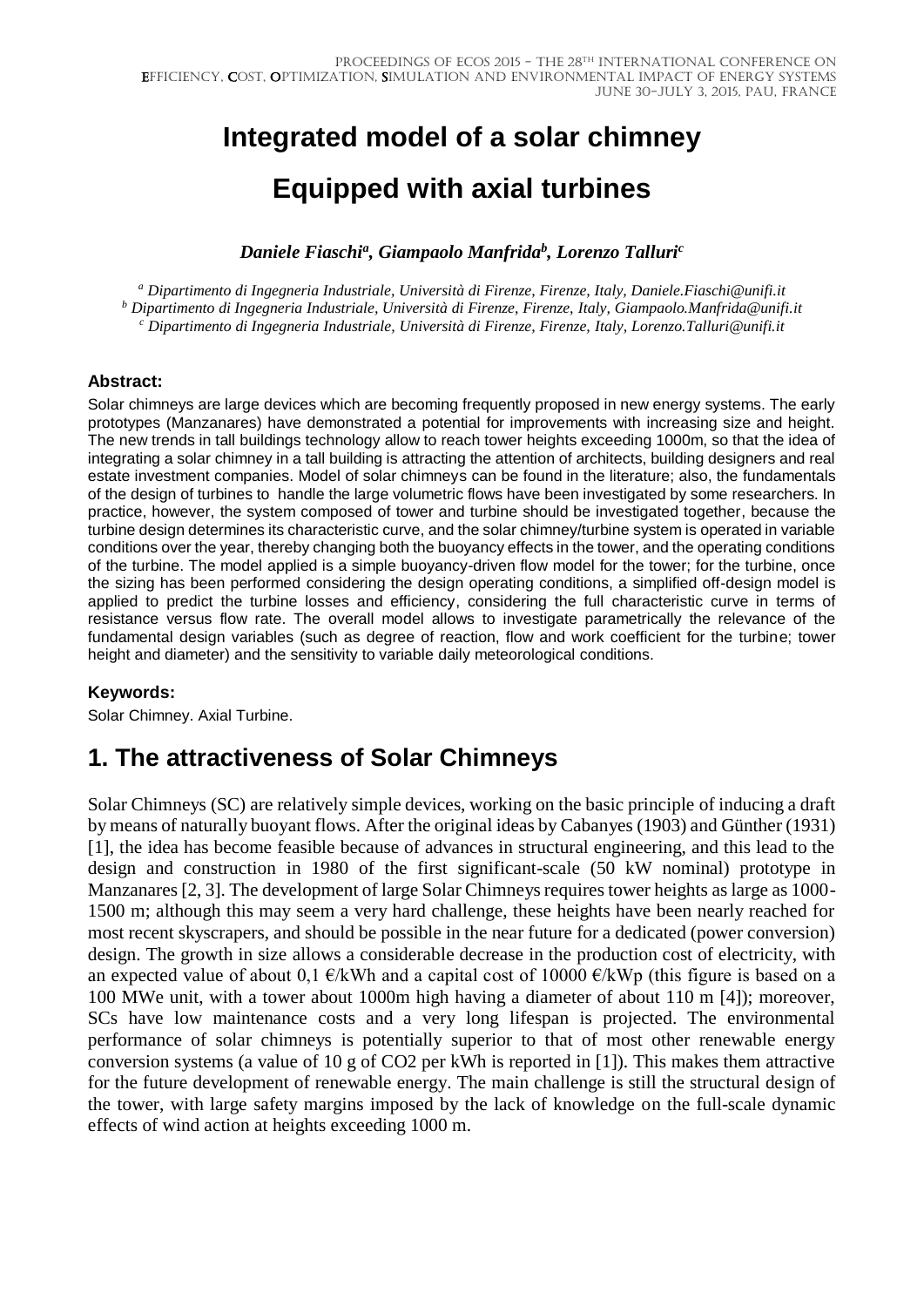## **2. Models for the performance of Solar Chimneys**

Solar Chimneys (Figure 1) are energy conversion devices based on the development of a buoyant flow inside the draft tower; this flow is determined by heating of air across the solar collector section. Work extraction devices (typically, a set of turbines) are installed inside the tower to produce power from the heated air stream. As for all solar energy conversion systems, the power produced is highly influenced by the available radiation, which is subject to the natural daily and seasonal cycle, and presents a stochastic nature which depends considerably on the local climate.

Relevant literature is available on the design of Solar Chimneys; apart of the several structural models considering the unsteady effects of wind (which are very important for future development, [1, 2]), thermodynamic models of the SC have been developed [5, 6, 7]. Most of them treat with considerable accuracy the heat transfer across the collector section [6, 7, 9, 10, 12]; exergy analysis has also been applied [8, 13] as well as computational fluid dynamics [11, 16, 17]. The fundamentals of turbine design, focusing on the axial solution (suitable for large flow rates and small enthalpy and pressure drops) are examined in [13, 14].



*Fig. 1. Sketch of a Solar Chimney.*

Most of the attention of the researchers is focused on design guidelines: however, it appears that reliable models capable of predicting the year-round performance of a given SC have not been developed. This appears to be very important from several point of views, namely:

- The nature of solar radiation is time-dependent, with typical daily and seasonal cycles; consequently, a SC is seldom operated at its nominal design conditions
- In order to obtain a reliable calculation of the economics, the design data are relevant for estimating the capital and maintenance costs; however, the final costs of energy ( $\epsilon/kWh$ ), as well as the environmental performance (e.g.,  $g_{CO2}/kWh$ ) need to be calculated with reference to an year-round operation
- The flow rate across the tower should be estimated by means by a simulation of the performance of the solar collector, coupled to a turbine model capable of predicting the turbine pressure drop as well as its efficiency

From the technical literature, it appears that coupling of the SC/turbine models has only been performed considering the characteristic curve of the turbine [6] (which allows to calculate the turbine pressure drop given the flow rate), usually extending general, non-dimensional curves; or implementing improved correlations for the turbine inlet loss [9]; in all these cases, the turbine efficiency is considered constant.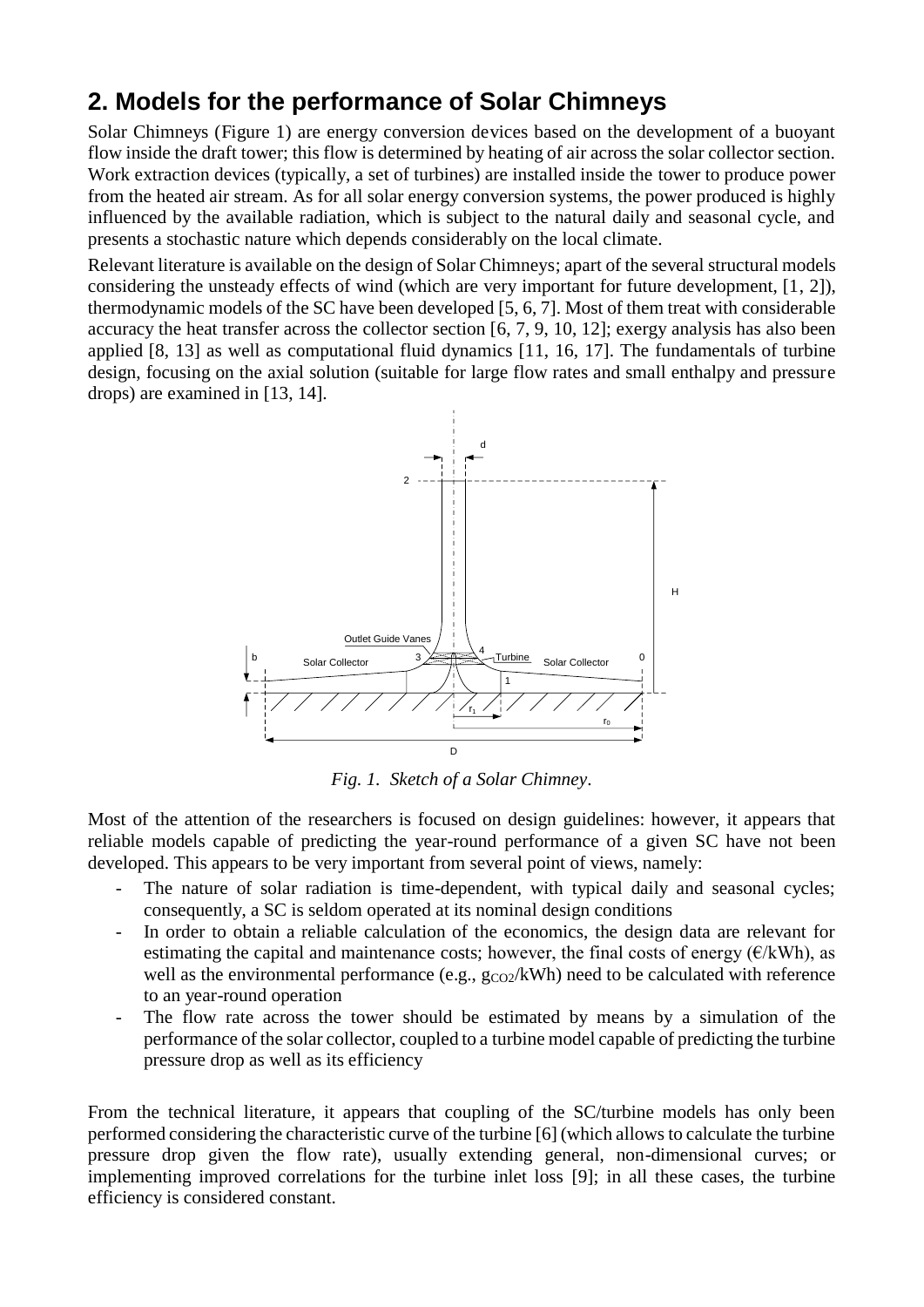## **3. Coupled model of the Solar Chimney and turbine**

The purpose of the present work is to develop a fully-coupled model of the solar chimney (including the collector section) and of the turbine, operated in the normal, fixed-speed mode. The complete model is divided in the following in three sections: the solar collector, the turbine (design and offdesign), and the tower/system assembly.

## **3.1. Model of the solar collector**

The model of the solar collector applies the fundamental guidelines of [18], considering the absorbance and transmissivity of the glass cover; the greenhouse effect on the inner side is modelled considering mutual radiation exchange between the inner side of the cover and the ground; convection effects are included (outside air and inside channel); the ground is modelled as a linear conductive layer leading to a constant temperature value at a depth of 10m. The model is implemented as a set of equivalent resistances, using a simplified approach similar to the one described in [19].

The global radiation is the sum of the beam and diffuse components:

$$
G = G_b + G_d \tag{1}
$$

The collector is set horizontally so that no correction should be done for tilt and ground reflectance. Figure 2 is a schematic of how the solar radiation is transferred across the collector.



*Fig. 2. Schematic of solar radiation transfer process.*

Table 1 reports the fundamental data assumed for the heat transfer properties. Air is treated as a fully transparent medium, that is,  $\alpha_a = 0$ ,  $\tau_a = 1$ ; heat transfer to air takes place only by means of convection.

| Table 1. Solar collector design variables |          |
|-------------------------------------------|----------|
| Variable                                  | Value    |
| $\alpha$ <sub>a</sub>                     | $\theta$ |
| $\alpha_c$                                | 0,05     |
| $\alpha_{\rm g}$                          | 0,9      |
| $\epsilon_{\rm c}$                        | 0,05     |
| $\rho_c$                                  | 0,05     |
| $\rho_g$                                  | 0,1      |
| $\tau_{\rm c}$                            | 0,9      |

Under these assumptions, the radiation flux on the ground is given by:

$$
G_g = \tau_c \alpha_g G \tag{2}
$$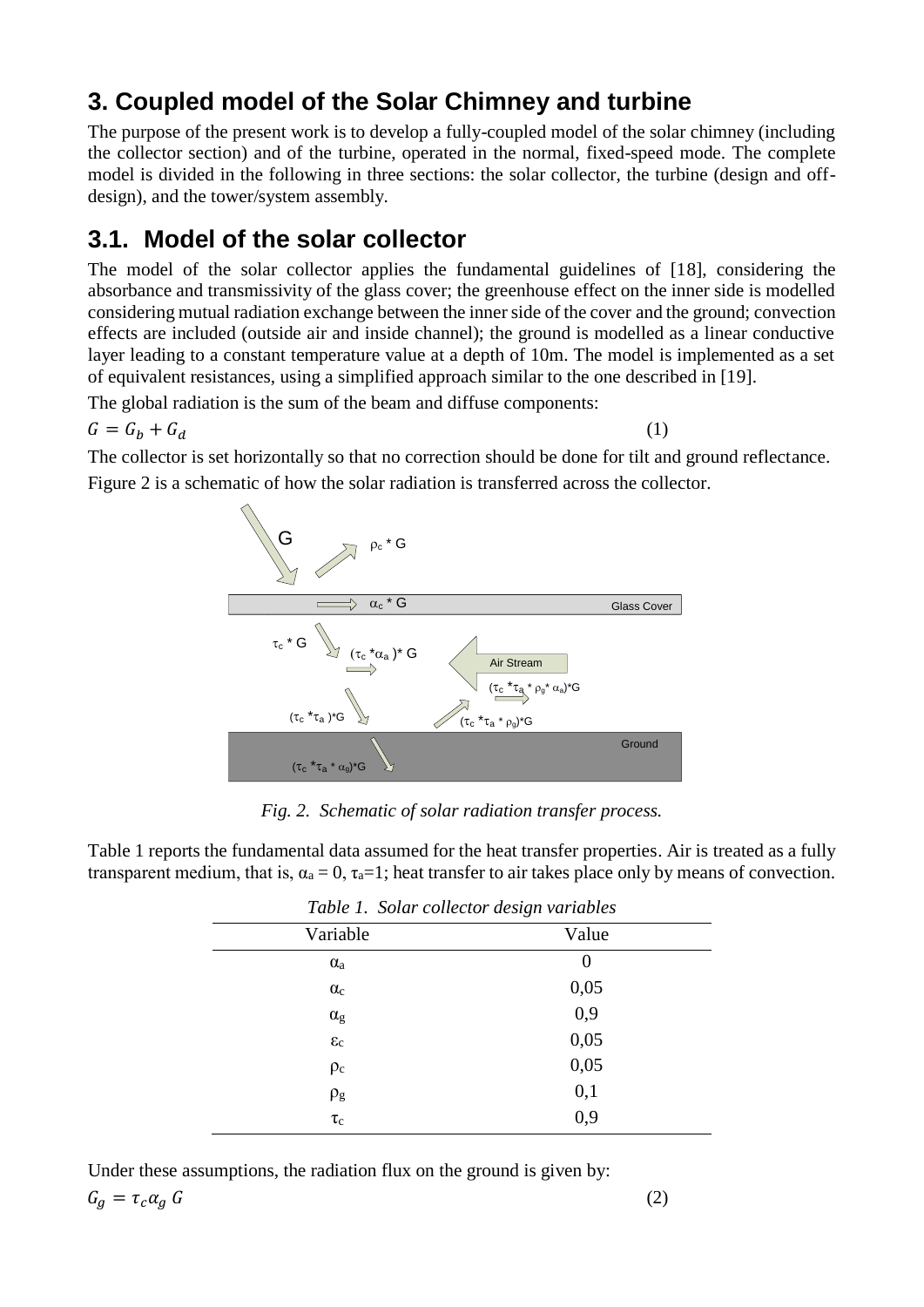Figure 3 is a sketch of the general scheme applied for the calculation of heat transfer (radiation, convection and conduction).



*Fig. 3. General schematic of solar collector heat transfer.*

For external heat transfer, forced or natural convection correlations for fluid flow over an horizontal surface are applied [20, 21]; moreover, radiation from the glass cover to the sky was considered with  $T_{sky} = T_0 - 8$  and the emissivity of the glass cover  $\epsilon_c = \alpha_c$ . The scheme represented in Fig. 3 is solved through an equivalent representation of a thermal resistance network, represented in Figure 4; the solution is applied proceeding from the inlet section 0 to the solar collector outlet 1.



*Fig. 4. Equivalent thermal resistance network for the solar collector.*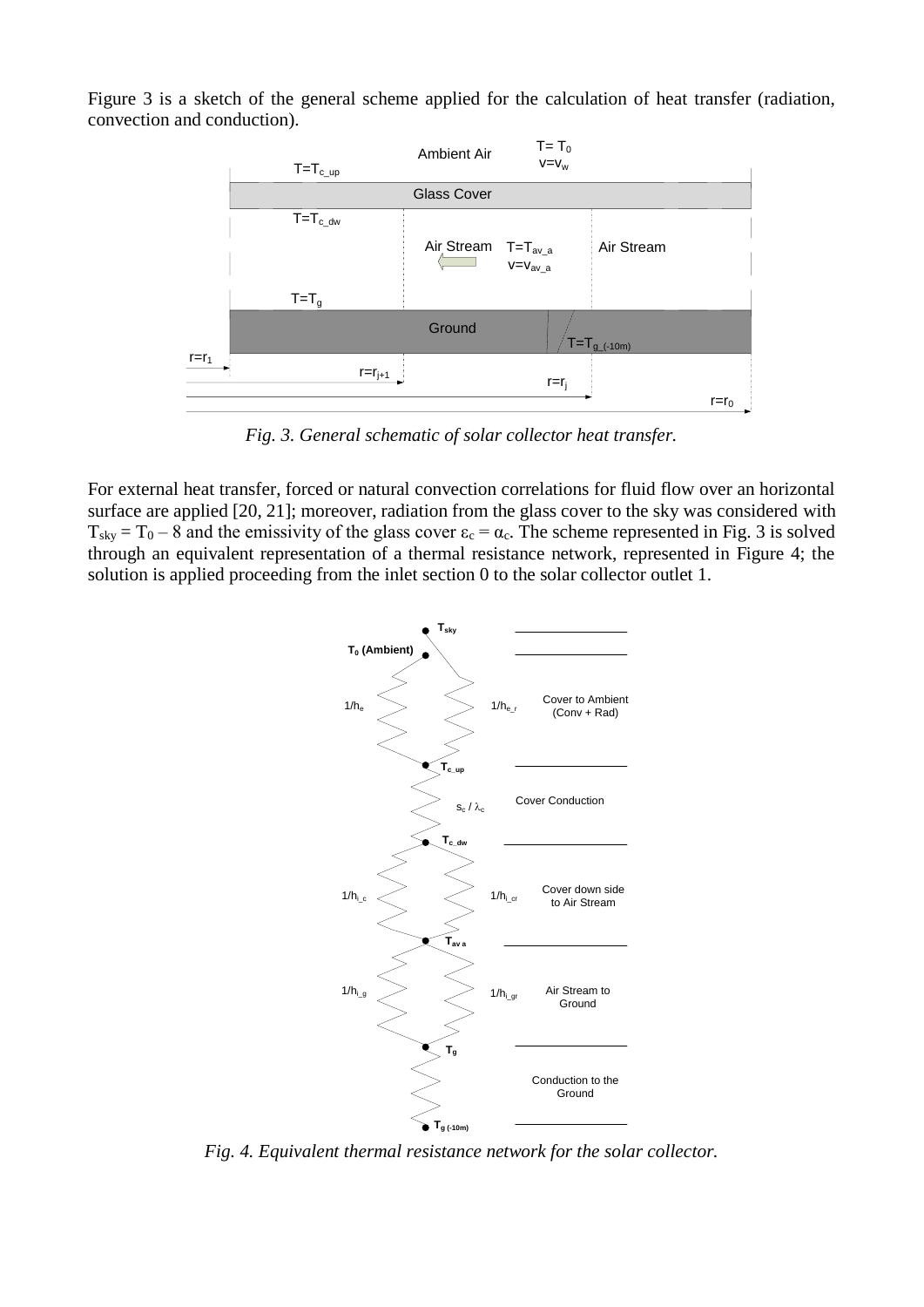The energy balance for the j-the section is written as:

$$
\dot{m} c_p (T_{a,j+1} - T_{a,j}) = \pi (G + q_{up} + q_{dw} - q_{irr}) (r_j^2 - r_{j+1}^2)
$$
\n(3)

$$
q_{dw} = h_g \left( T_{g\_j} - T_{av\_a\_j} \right) \tag{4}
$$

$$
q_{up} = h_c \left( T_{c\_dw\_j} - T_{av\_a\_j} \right) \tag{5}
$$

$$
q_{irr} = \varepsilon_c \ \sigma \left( \ T_{g\_j}^4 - T_{c\_dw\_j}^4 \right) \tag{6}
$$

The values of the heat transfer coefficients  $h_c$  and  $h_g$  were calculated using the internal procedures for pipe flow available in [21]. The set of equations (3-6) allow to calculate the temperature increase ( $T_1$ )  $(T_0) = T_{a,n} - T_{a,0}$  once the mass flow rate is known. Knowledge of the flow rate depends on the pressure loss characterization of the whole circuit, composed of: tower, turbine and solar collector. For this last, a simplified approach for the friction coefficient was adopted, applying the well-known formula of Colebrook:

$$
\frac{1}{\sqrt{f_{sc}}} = -2\log_{10}\left[\left(\frac{\delta}{3,7D_h}\right) + \frac{2,51}{(Re\sqrt{f_{sc}})}\right]
$$
\n(7)

### **3.3. Model of the turbine**

The design of the turbine has strong drawbacks on the whole system performance. Detailed guidelines can be found in [22], analysing the fundamentals of turbine design in terms of non-dimensional variables  $\Phi$ ,  $\Psi$ , and DR.

$$
\Phi = \frac{v_{ax}}{u}
$$
\n
$$
\Psi = \frac{\Delta h}{u^2}
$$
\n
$$
DR = \frac{\Delta h_{rot}}{\Delta h_{st}}
$$
\n(10)

In the present case, the simple and well-established correlation of Soderberg [23] was applied to calculate the stator and rotor losses, solving for the complete velocity triangles, flow angles and totalto-static efficiency. Figures 5 (a) and (b) examine the sensitivity of design to the Degree of Reaction and Load Coefficient.



*Fig. 5. Effect of DR and*  $\Psi$ ( $\Phi$  = 0,33): (a) *Efficiency* (b) *Pressure drop*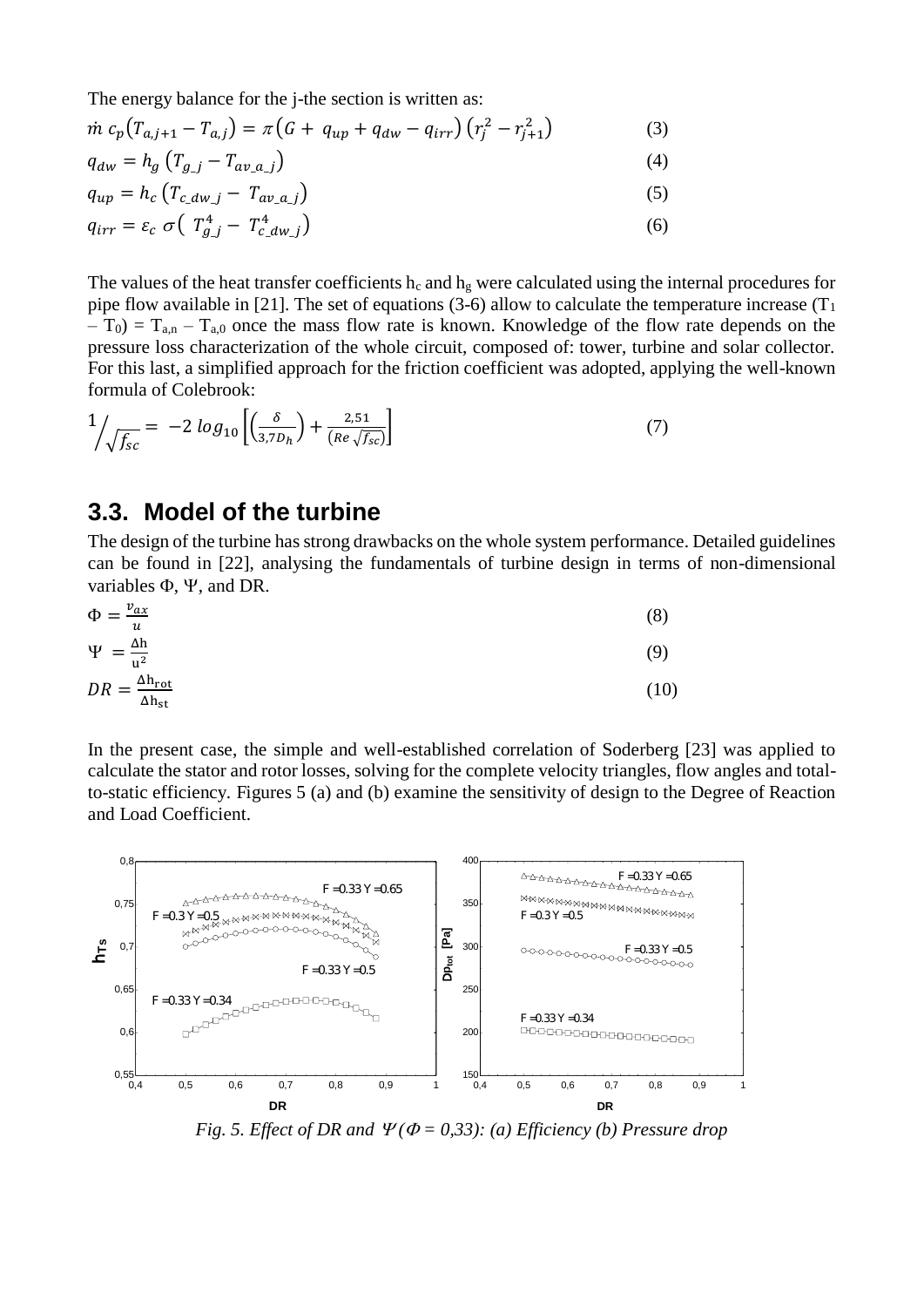

*Fig. 6. Effect of load Coefficient*  $\mathcal{V}(DR = 0.7; \Phi = 0.3)$ *: Efficiency and Pressure drop* 

As expected (Figure 6), optimization in terms of Load Coefficient can be achieved for  $\Psi \cong 0.98$ ; however, this would lead to very high turbine pressure drops, which could be justified only for very tall solar chimneys (also the tower and solar collector pressure drops must be added). In any case, it makes little sense to pursue extreme values of turbine efficiency (leading to high load coefficients), sacrificing the collector performance (which is strongly affected by the flow rate and by the sizing of the collector field). Consequently, a relatively low value of  $\Psi$  is usually selected. Figure 7 examines the sensitivity of the turbine design to the Flow Coefficient  $\Phi$ ; considering these constraints, the design set of non-dimensional variables was chosen at DR = 0,7;  $\Phi$  = 0,33;  $\Psi$  = 0,38; the resulting calculated value of  $\eta_{ts}$  at design conditions was about 0,67.



*Fig. 7. Effect of DR and*  $\Phi$  *(Y = 0,5): (a) Efficiency (b) Pressure drop* 

In order to estimate the performance of the axial-flow turbine under off-design conditions, the simplified correlation proposed by Latimer [24] was adopted. The original data were correlated and fitted with an approximating polynomial, resulting in the functional dependence shown in Figure 8. In practice, working on the turbine non-dimensional characteristic curve  $\Psi = f(\Phi)$  the value of the turbine efficiency can be adjusted applying the correction for the input value of the ratio  $\Psi/\Psi_d$ .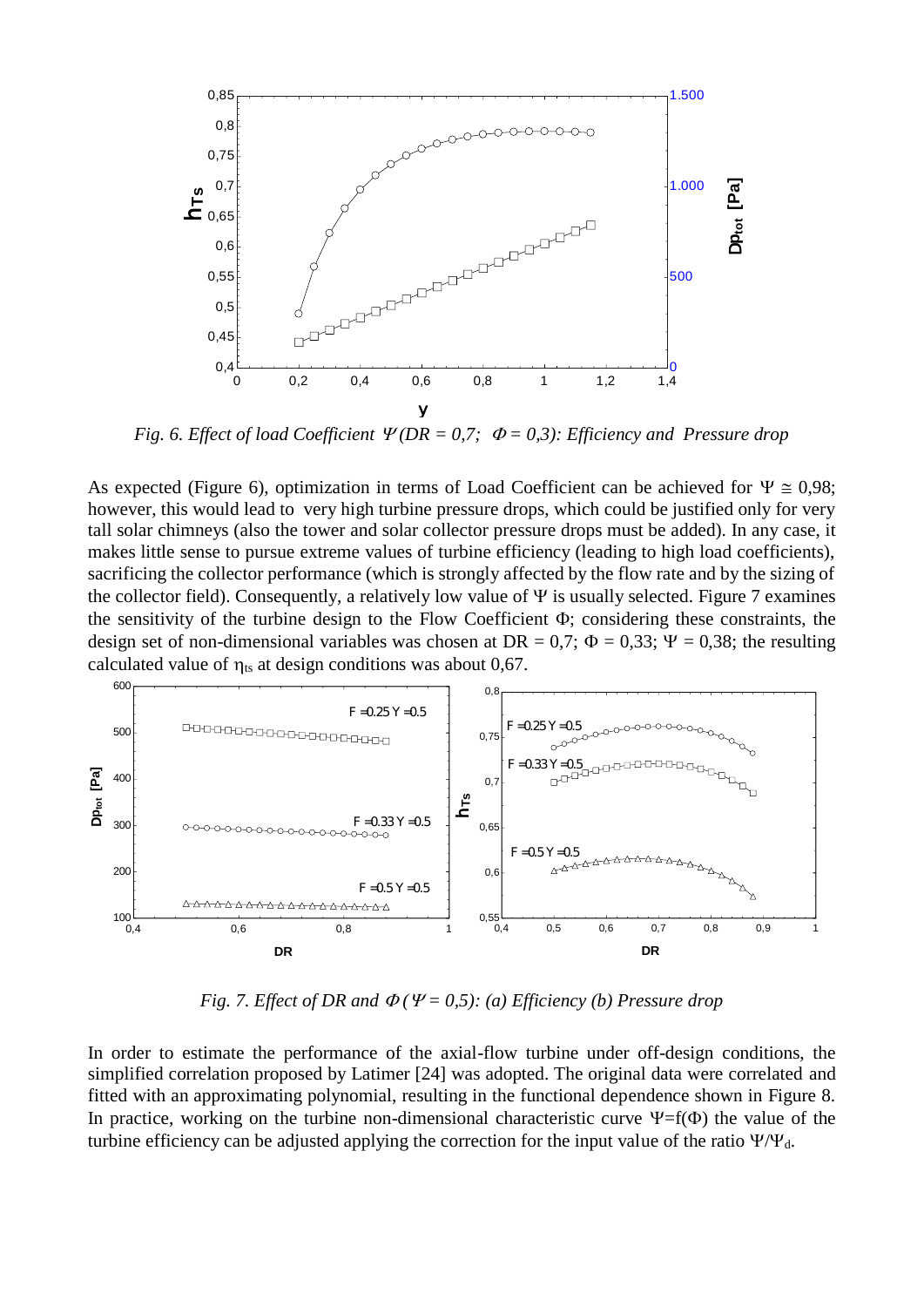

*Fig. 8. Off-design Efficiency correlation (adapted from [24])*

## **3.3. Tower – System Assembly**

The tower is modeled as a circular channel with incompressible flow. The energy equation between the inlet/outlet sections is written as:

$$
\frac{v_2^2}{2} + gH + \frac{p_2 - p_0}{\rho_{av}} + W - Q + R = 0 \tag{11}
$$

Again, the friction losses along the tower are calculated by (7); the heat loss is evaluated considering internal and external convection and conduction across the structural material.

Equation 11, together with the calculation of the overall resistance R (solar collector + tower + turbine) and with Euler's equation for turbine work, provides the solution in terms of the outlet velocity  $v_2$ ; this last determines the flow rate as

 $\dot{m} = \rho_2 v_2 A_2$  $v_2 A_2$  (12)

The power is determined from the turbine model as:

$$
W = \dot{m} \,\Delta h_o = \dot{m} \,\eta_{ts} \,\Psi \,u^2 \tag{13}
$$

considering that  $\eta_{ts} = f (\Psi/\Psi_d) = f_1(\Phi/\Phi_d) = f_2(\dot{m}/\dot{m}_d)$ .

### **4. Preliminary results**

At the present development stage, the model is run for typical daily simulations (a preliminary design study). The model was applied on available data from the Manzanares plant [2, 25]. The main data for the reference case are resumed in Table 2. Meteorological data from Caceres, SP were assumed, for a reference day of July.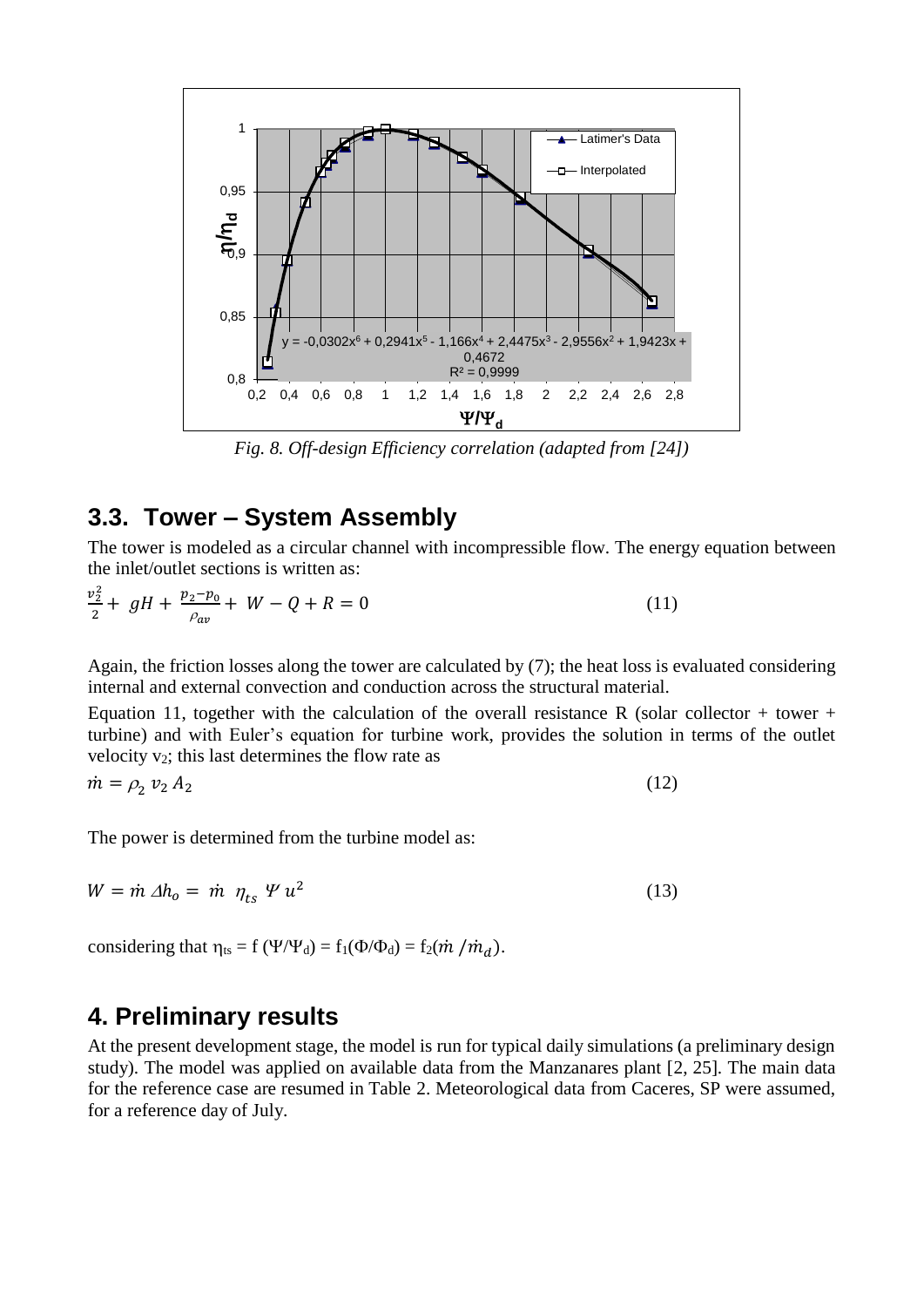| Input data                                  |      |  |
|---------------------------------------------|------|--|
| Tower height, m                             | 195  |  |
| Tower Diameter, m                           | 10   |  |
| Collector Diameter, m                       | 244  |  |
| Collector channel height, m                 | 1,85 |  |
| Reference Case - Calculated values - Design |      |  |
| Flow rate, $kg/s$                           | 480  |  |
| Power Output, kW                            | 76   |  |
| Turbine inlet velocity, m/s                 | 7,5  |  |
| Turbine pressure drop, Pa                   | 218  |  |
|                                             |      |  |

*Table 2 –Manzanares reference case*

Table 2 cannot represent a point-by-point comparison with the experimental results, as the turbine design is completely different from the prototype; however, the values of the turbine inlet velocity are close to those documented in [25].

Fig. 9 shows the trend of efficiencies of the collector and of the turbine over a reference day in July. It is clear that the performance of the collector is optimized around noon; the turbine operates largely at over-design, however its performance is not severely hindered and achieves its maximum under relatively low radiation conditions in the morning and afternoon, thereby compensating to some extent for the lower performance of the collector assembly. Both efficiencies are affected by the flow rate. On the reference day of July, the SC would be able to produce about 650 kWh. The time history of the turbine and system performance non-dimensional indicators is resumed in Figure 10. The relevance of the off-design operation is made evident by the wide excursion of the ratios  $\Phi/\Phi_d$  and  $\Psi/\Psi_d$  over the day. The power is proportional to the product of the two, so that the result is that 0,25<  $W/W_d < 1,15$ .



*Fig. 9. Daily trends of efficiencies: (a) collector (b) turbine (reference day in July)*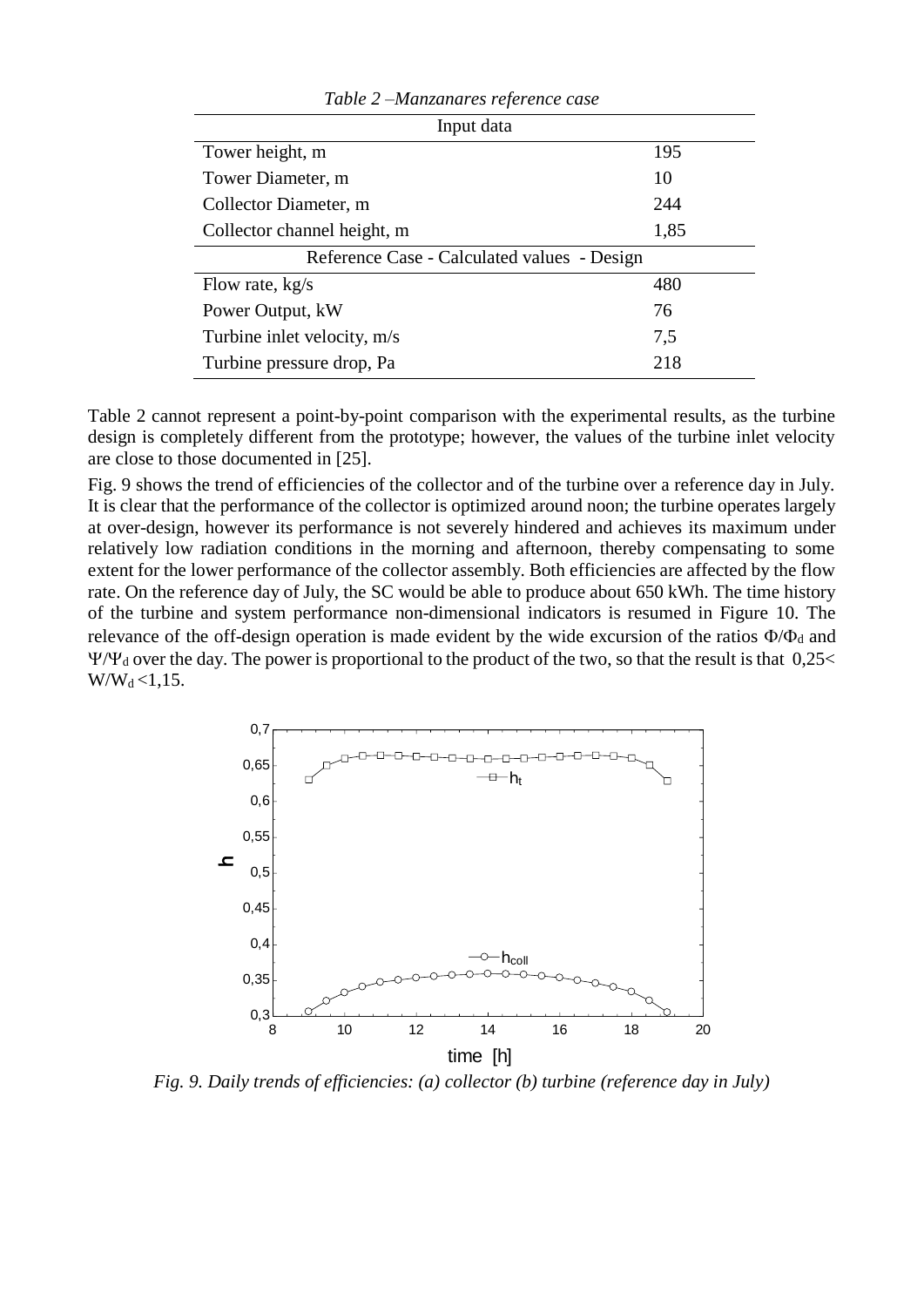

*Fig. 10. Time history of*  $\Phi$ *,*  $\Psi$ *, and non-dimensional power (reference day in July)* 

The model has then be applied to an up-scaled case of a tower with  $H = 1000$ m, whose main data are resumed in Table 3. The performance parameters (efficiencies, non-dimensional indicators) have daily trends similar to those represented in Figs. 9 and 10 (with different values and wider excursion of the non-dimensional parameters). The large SC would be able - on the same reference day of July and location - to produce about 29000 kWh.

| Input data                                    |                  |  |
|-----------------------------------------------|------------------|--|
| Tower height, m                               | 1000             |  |
| Tower Diameter, m                             | 25               |  |
| Collector Diameter, m                         | 610              |  |
| Collector channel height, m                   | 2,1              |  |
| Up-scaled case - Calculated values $-$ Design |                  |  |
| Flow rate, kg/s                               | 4400             |  |
| Power Output, kW                              | 3090             |  |
| Turbine inlet velocity, m/s                   | 13               |  |
| Turbine pressure drop, Pa                     | 923              |  |
| Flow   Work coefficients                      | $0,32 \mid 0,50$ |  |
| Total-to-static efficiency                    | 0,73             |  |

*Table 3 – Up-scaled (H = 1000 m) case*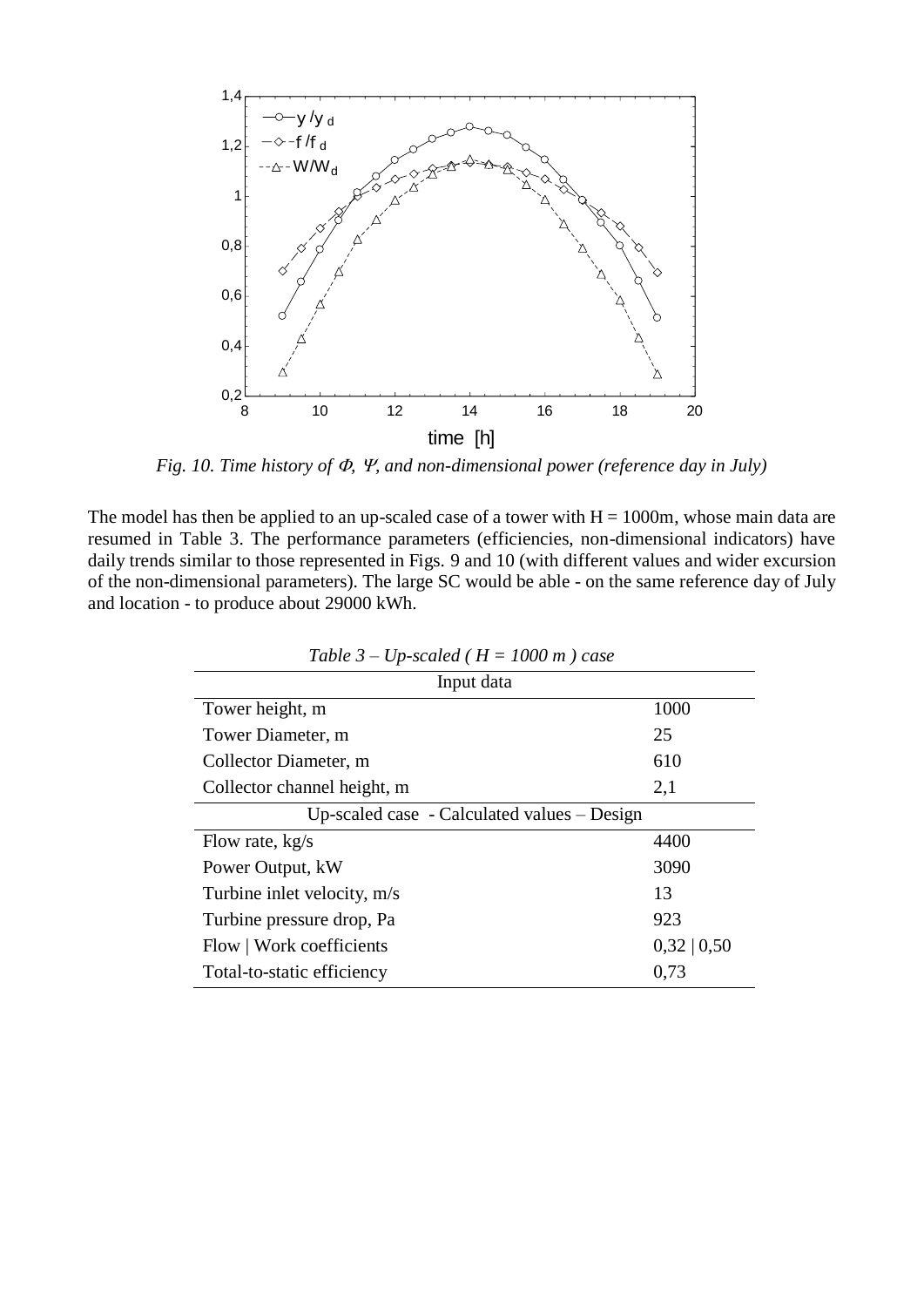# **4. Conclusions**

The model is a first attempt to a complete simulation of the standard solar chimney system (collector, axial turbine and tower), considering the complete coupled off-design performance of its three fundamental components.

The collector was simulated by a complete heat transfer model (radiation, convection and conduction) considering the fundamental properties and applying well-established correlations for heat transfer and friction.

The design of the turbine confirmed the fundamental guidelines which can be found in the literature, leading to a relatively high degree of reaction and values of the flow and work coefficient compatible with turbine operation within a natural-draft, buoyancy-driven flow.

For off-design performance prediction of the turbine, a simplified global correlation was applied to assess the decrease of turbine efficiency when operating under off-design conditions.

The tower is modeled as a buoyancy-driven flow channel with rough walls and low-conductivity material.

The results consider a reference day in July using meteorological data from Caceres (SP).

In the small-size reference case (a SC similar to the Manzanares unit), the degree of reaction was set at DR = 0,7;  $\Phi$  = 0,35;  $\Psi$  = 0,46; the resulting design value of  $\eta_{ts}$  was 0,67; in the reference day of July, the SC would be able to produce about 650 kWh. As an upscaling design exercise, a large unit with a 1000 m tower was also considered, which led to a nominal 3,1 MWe turbine with a productivity of about 29000 kWh in the same reference day.

The results confirm that the model – which is largely improvable and extendable – is able to provide sensible results and that in a correct evaluation of the system the turbine should be designed to compensate to the possible extent the lower performance of the heat transfer/buoyancy driven flow mechanism, which has a poor performance under conditions of low radiation.

## **Acknowldgments**

The Authors are indebted to Mr. Andrea Orlandi for preliminary student work on the model, and to Dr. Riccardo Secchi for the meteorological data input.

## **Nomenclature**

- A cross section of flow passage,  $m<sup>2</sup>$
- $c_p$  constant-pressure specific heat,  $J/(kg K)$
- D diameter, m
- DR degree of reaction
- D<sup>h</sup> hydraulic diameter, m
- f friction coefficient
- g gravitational constant,  $m/s^2$
- G radiation of the sun,  $W/m^2$
- h heat transfer coefficient,  $W/(m^2 °C)$
- H height of the tower
- $\dot{m}$  mass flow rate, kg/s
- p pressure, Pa
- r radius, m
- s thickness (glass cover), m
- R friction loss, J/kg
- S surface,  $m<sup>2</sup>$
- *T* temperature, °C
- u peripheral speed, m/s
- v velocity, m/s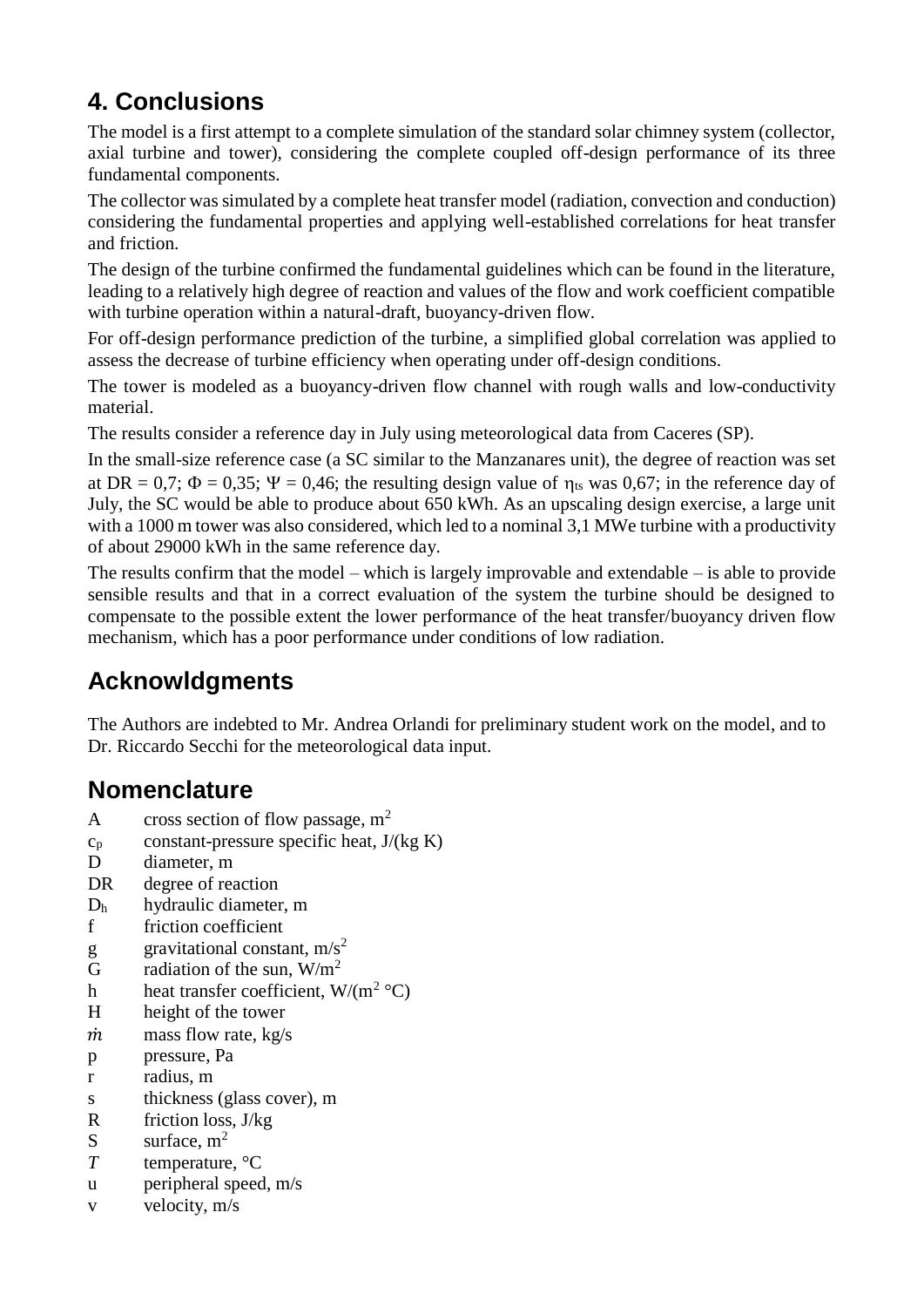- W specific work, J/kg
- Q heat per unit mass flow, J/kg

#### **Greek symbols**

- α absorbance
- δ rugosity, m
- $\Delta h$  enthalpy drop, J/kg
- ε emissivity
- *η* efficiency
- $\lambda$  thermal conductivity, W/(m  $^{\circ}$ C)
- ρ reflectance
- τ transmissivity
- Flow coefficient
- Load coefficient

### **Subscripts and superscripts**

a air av average ax axial c cover coll collector d diffuse dw down side e external g ground i internal r radiative rot rotor st stage

- t tower
- ts total-to-static
- up upper side
- 0 section 0 (inlet)
- 1 section 1 (solar coll. outlet/turbine inlet)
- 2 section 2 (tower outlet)

## **References**

- [1] H.-J.Niemann, F.Lupi, R.Hoeffer, W.Hubert, C. Borri, The Solar Updraft Power Plant: Design and Optimization of the Tower for Wind Effects, Proceedings of EACWE 5, Firenze, Italy, 2009
- [2] The Solar Chimney, Schlaich Bergermann und Partners, 2002 (available at [http://www.sbp.de\)](http://www.sbp.de/)
- [3] W. Haaf, K. Friedrich, G. Mayr, J. Schlaich, Principle and Construction of the Pilot Plant in Manzanares, International Journal of Solar Energy, 2,1 (1983), 3-20.
- [4] T.P. Fluri, J. P. Pretorius, C. Van Dyk, T.W. Von Backström, D.G. Kröger, G.P.A.G. Van Zijl, Cost analysis of solar chimney power plants, Solar Energy 83 (2009) 246–256
- [5] T.W. von Backström, R. Harte, R. Höffer, W.B. Krätzig, D.G. Kröger, H.J. Niemann, G.P.A.G. van Zijl (2008). "State and Recent Advances in Research and Design of Solar Chimney Power Plant Technology", VGB PowerTech 88
- [6] T.P. Fluri, T.W. Von Backström, Performance analysis of the power conversion unit of a solar chimney power plant, Solar Energy 82 (2008) 999–1008